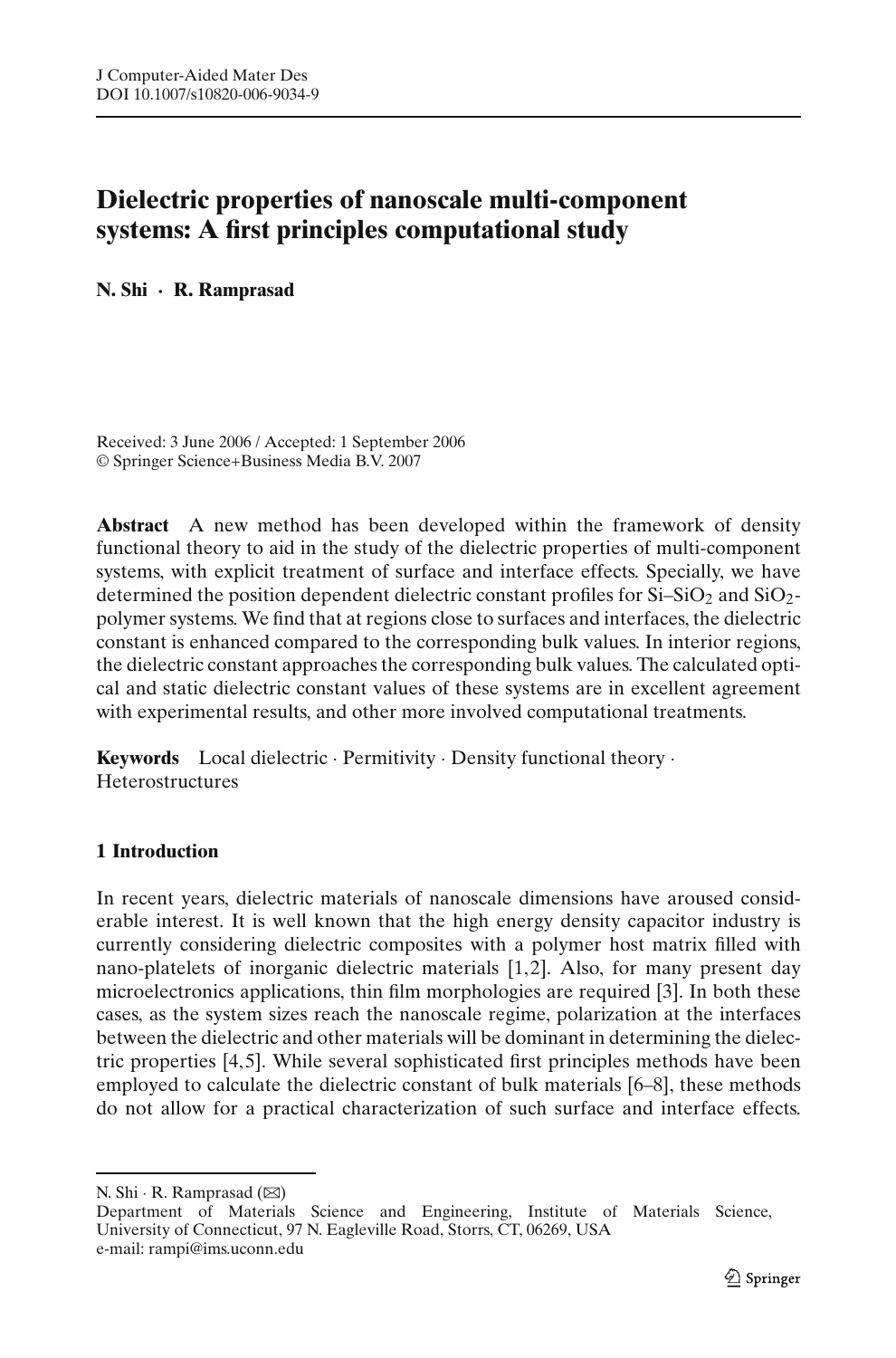The primary goal of this work is to introduce a new scheme within density functional theory to determine position dependent dielectric permittivity profiles and to determine the extent to which surfaces and interfaces modify the polarization and the dielectric constant of systems with one of their dimensions in the nano regime.

#### **2 Computational details**

All calculations were performed using the local density approximation (LDA) within DFT [\[10](#page-6-0)] as implemented in the local orbital SIESTA code [\[11\]](#page-6-1). Norm-conserving non-local pseudopotentials of the Troullier–Martins type were used to describe all the elements. The atomic configuration  $[Ne]3s^23p^2$  was used for the Si pseudopotential,  $[He]2s^22p^4$  for the O pseudopotential,  $[He]2s^4$  for C pesudopotential, and [H] for H pseudopotential. A double-zeta plus polarization (DZP) basis set was used for all calculations. The equilibrium positions of the atoms were determined by requiring the forces on each atom to be smaller than  $0.01 \text{ eV} / \text{\AA}$ .

In this work, two interfaces are considered: one between  $SiO<sub>2</sub>$  in the  $\alpha$ -quartz phase and Si, and the other between SiO<sub>2</sub> in the  $\beta$ -cristobalite phase and a C<sub>12</sub>H<sub>26</sub> molecule simulating a polymer chain. The bulk properties of each of the component were well predicted by our computational treatment. [\[12](#page-6-2)[,13\]](#page-6-3).

#### **3 Theory of "local" dielectric constant**

Our prior calculations of the dielectric properties of ultrathin dielectric slabs indicated the need for a careful treatment of surface effects. For instance, Fig. [1](#page-1-0) shows the dipole moment per unit area,  $m_0$ , induced in a slab of SiO<sub>2</sub> in the  $\alpha$ -quartz phase due to an electric field of  $0.1 \text{ V/A}$  along the slab normal, as a function of the slab thickness. Data corresponding to two situations are shown: the "optical" (or high frequency) response of the system, obtained when the ionic positions were fixed at their field free equilibrium positions, and the "static" (or low frequency) response,



<span id="page-1-0"></span>**Fig. 1** Dependence of the total dipole moment density of an isolated  $SiO<sub>2</sub>$  slab on the slab thickness 2 Springer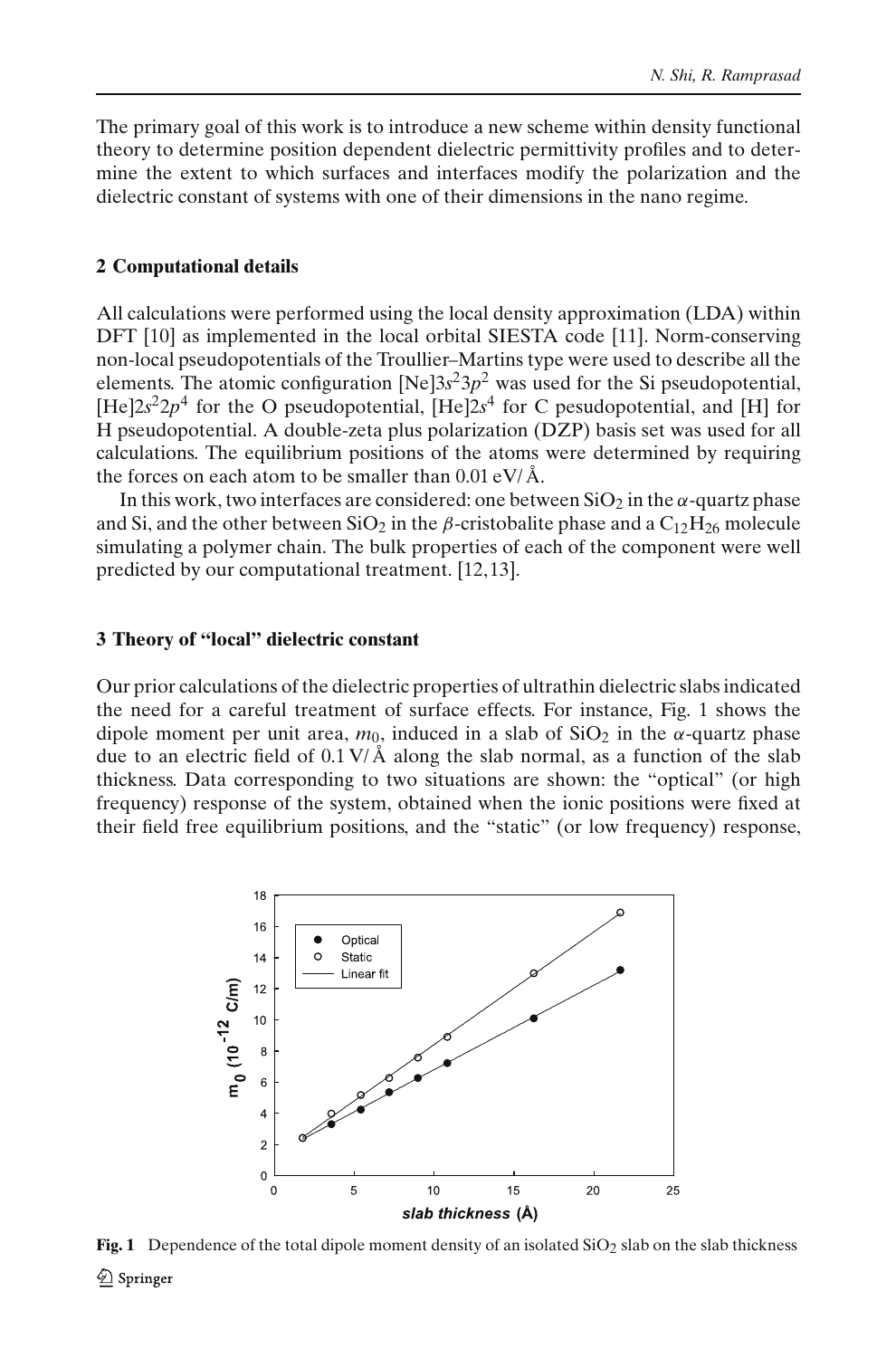when both the ionic and electronic degrees of freedom were allowed to respond to the external electric field. For further details concerning these calculation can be found elsewhere [\[12](#page-6-2)].

The bulk polarization,  $P_{\text{bulk}}$ , obtained as the slope of the lines in Fig. [1](#page-1-0) can be used to determine the bulk dielectric constant  $\varepsilon$ , using:

<span id="page-2-0"></span>
$$
\varepsilon = \frac{\varepsilon_0 E_{\text{ext}}}{\varepsilon_0 E_{\text{ext}} - P_{\text{bulk}}}
$$
(1)

where  $\epsilon_0$  and  $E_{\text{ext}}$  are the permittivity of free space and the external field, respectively. The calculated electronic and total dielectric constants using this method are 2.54 and  $4.69$  for  $\alpha$ -quartz, respectively, both of which compare very well with experimental results 2.40 and 4.52 [\[14,](#page-6-4)[15\]](#page-6-5). The *y*-intercept of the curves in Fig. [1](#page-1-0) represent the surface contribution to the polarization. This effect has been observed for  $HfO<sub>2</sub>$  slabs as well [\[9](#page-5-7)].

In order to further determine the extent to which such surface effects modify the polarization and the dielectric constant of systems, we present a theory to determine atomic-scale dielectric permittivity profiles across interfaces between insulators. A local permittivity function is introduced to describe variations of the dielectric response over length scales of the order of interatomic distances, which can conveniently be calculated from the local charge density profile as follows.

As we are interested in defining a dielectric permittivity which varies in the *z* direction (defined as the normal to a surface or interface), we can use the 1-dimensional version of the Gauss relation that relates the microscopic polarization  $\bar{p}(z)$  and the induced charge density  $\bar{\rho}_{ind}(z)$ :

$$
\frac{d}{dz}\bar{p}(z) = -\bar{\rho}_{\text{ind}}(z)
$$
\n(2)

where the bars indicate averages over the *xy* planes. In this work, we evaluated the induced charge density  $\bar{\rho}_{ind}(z)$  by applying finite electric fields with  $\pm 0.02$  V/Å and taking the finite differences of the resulting charge densities for the positive and negative fields. The solution for Eq. [1](#page-2-0) is given by:

$$
\bar{p}(z) = \bar{p}_{-\infty} - \int_{-\infty}^{z} \bar{\rho}_{\text{ind}}(\acute{z}) d\acute{z}
$$
 (3)

For our slab system, the constant  $\bar{p}_{-\infty}$  can be set to zero as it corresponds to the polarization at  $-\infty$ , a region where charge density is zero.

The calculated polarization profile can be used to determine the position dependent dielectric constant,  $\epsilon(z)$  using:

$$
\varepsilon(z) = \frac{\varepsilon_0 E_{\text{ext}}}{\varepsilon_0 E_{\text{ext}} - \overline{P}(z)}
$$
(4)

Using  $\bar{p}$  corresponding to the situation when the atoms were frozen at the field free positions but the electrons allowed to relax would result in the electronic (or optical) part of the dielectric constant, whereas using  $\bar{p}$  obtained by allowing both the atoms

**◯** Springer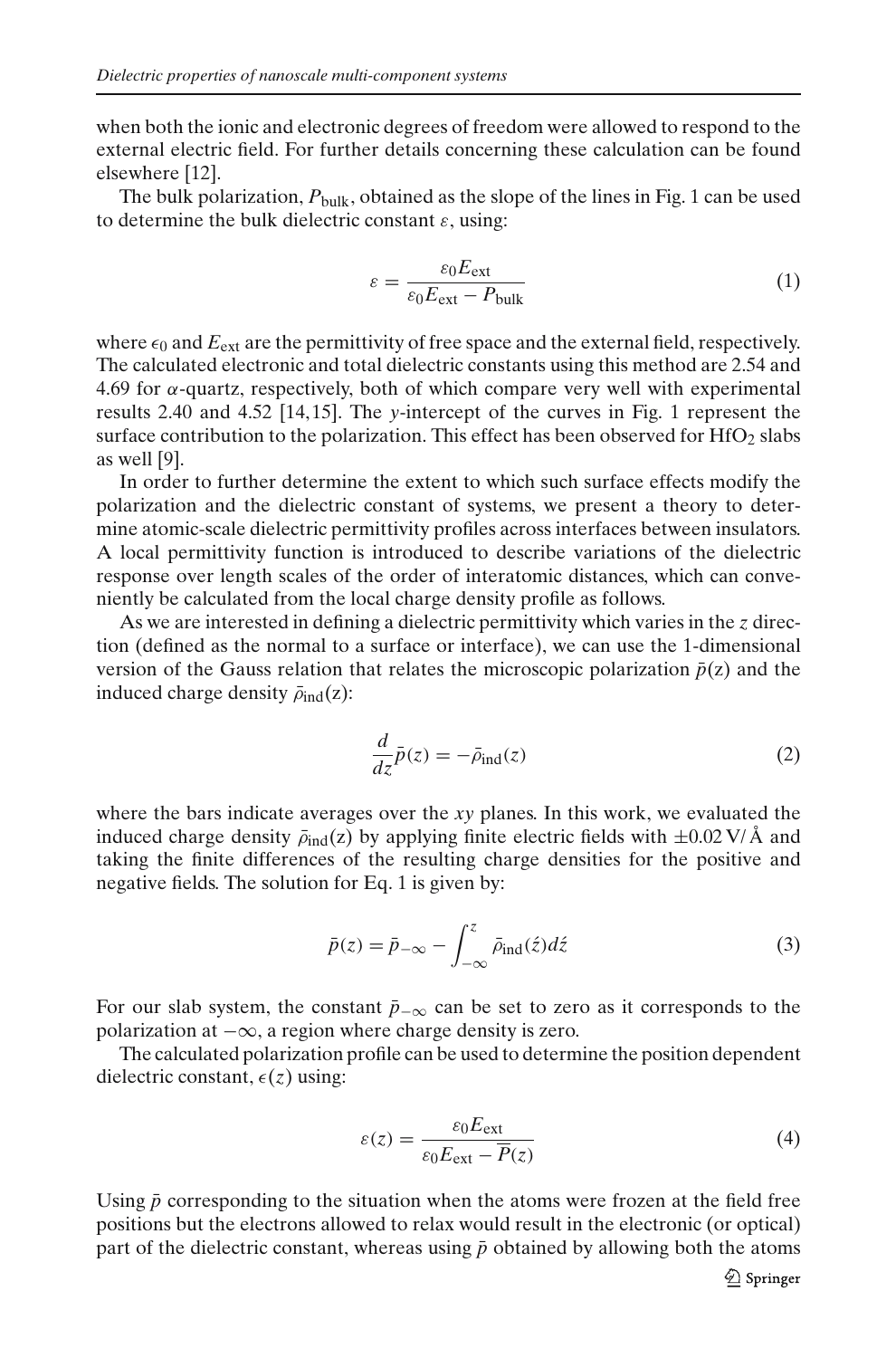and electrons to relax to their field induced equilibrium positions would yield the total (or static) dielectric constant.

## **4 Results**

Using this new method, we can relate variations of the microscopic dielectric response to specific features of the local bonding arrangement. The potential of this theory is illustrated through application to two different interface systems:  $Si-SiO<sub>2</sub>$  and  $SiO<sub>2</sub>$ polymer chain. In both cases, the 2-component sandwich is separated from its periodic images inherent in slab supercell calculations by a vacuum region, as shown in Fig. [2](#page-3-0) and [3.](#page-4-0)

The  $Si/SiO<sub>2</sub>$  interface and surface have been studied for many decades due to their importance in metal-oxide-semiconductor field effect transistors. In this study we examine the dielectric constant profile across a  $Si/SiO<sub>2</sub>$  interface. We consider the Si and SiO<sub>2</sub> regions to be crystalline, with the latter having the  $\beta$ -cristobalite structure in the interface models.

In order to obtain a structural transition without coordination defects between the silicon and its oxide in our model interface, we adopt a bridging oxygen model (BOM) for the interface described earlier. The thickness of the suboxide region within this model is about  $3 \text{ Å}$ , and all the partial oxidation states of Si (namely, Si, Si + 1, Si + 2, and  $Si + 3$ ) appear in equal amounts in the suboxide region.

Figure [2](#page-3-0) shows a schematic of the Si- $\beta$ -cristobalite SiO<sub>2</sub> interface (above) and the dielectric constant profile as a function of position along the slab normal (below). The thickness of the Si and  $SiO<sub>2</sub>$  layers were 10.96 Å and 14.70 Å, respectively. As shown in these figures, for the combined 2-component system, the dielectric properties in the



<span id="page-3-0"></span>**Fig. 2** Above: Schematic of Si–SiO<sub>2</sub> interface; Si and O atoms are shown in yellow and red colors, respectively. Below: the dielectric constant along a direction normal to the interface; arrows indicates the experimental values of the bulk static and optical dielectric constant of Si and  $SiO<sub>2</sub>$ 

 $\mathcal{Q}$  Springer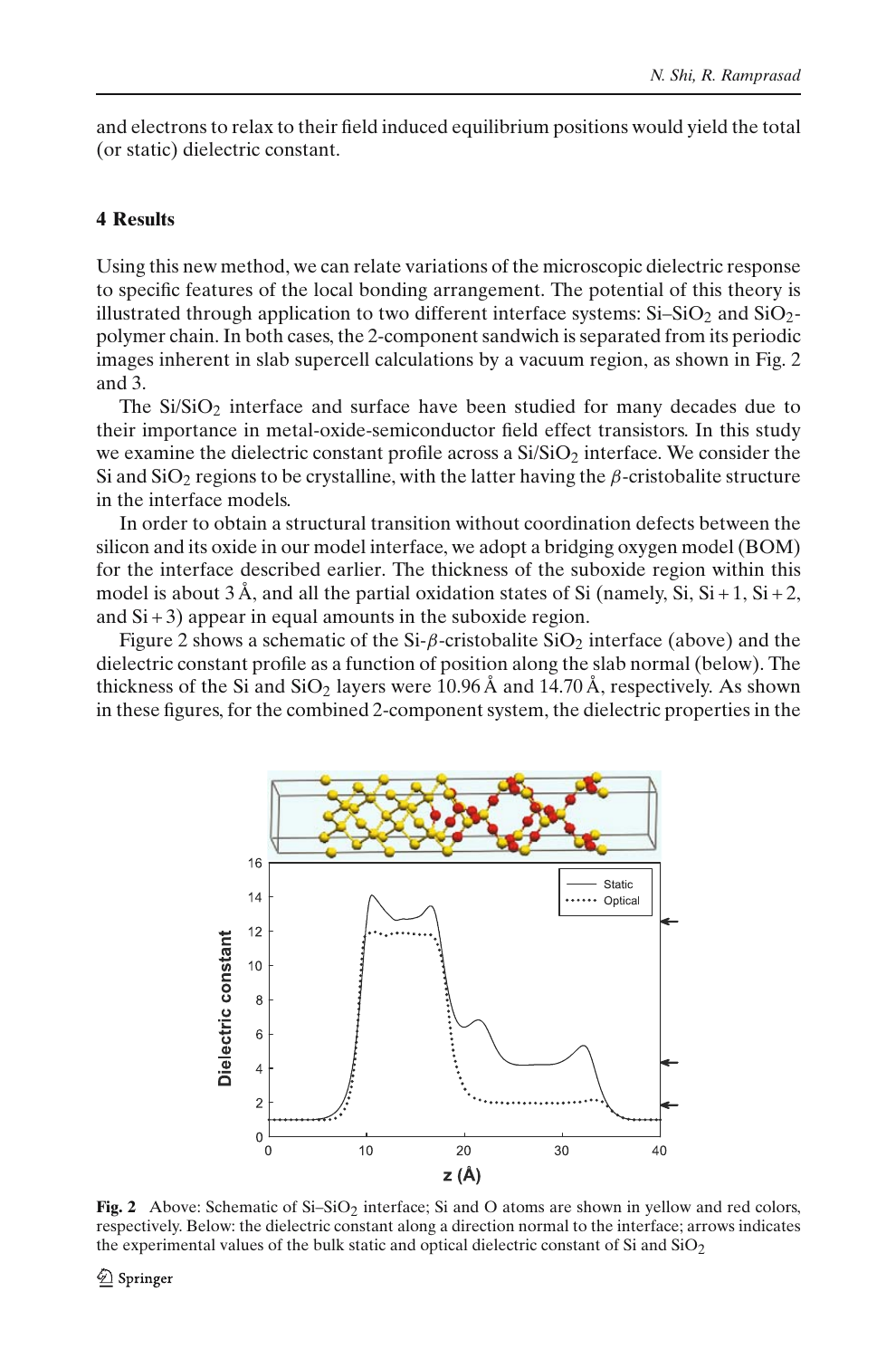

<span id="page-4-0"></span>**Fig. 3** Above: Schematic of  $C_{12}H_{26}$ –SiO<sub>2</sub> interface; C, H, Si and O atoms are shown in yellow, green, red and purple colors, respectively. Below: the dielectric constant along a direction normal to the interface; arrows indicates the experimental values of the bulk constants of polymer and  $SiO<sub>2</sub>$ 

interior of the  $SiO<sub>2</sub>$  and  $Si$  regions match well with the corresponding experimental single component bulk values. However, at the interfaces and surfaces, we find that there is an enhancement of the dielectric constant, compared to those of the bulk and the oxide free surface. The deviation at the interface is due to the Si atoms that exist in partial oxidation states as pointed out earlier [\[16\]](#page-6-6), and is also consistent with prior experimental [\[17](#page-6-7)] results.

We then studied the combined two-component  $SiO<sub>2</sub>$ -polymer chain system, whose geometry is shown in Fig. [3](#page-4-0) (above). Here,  $SiO<sub>2</sub>$  was assumed to be in the  $\alpha$ -quartz phase of thickness 15.96 Å, and the polymer chain was approximated by a  $C_{12}H_{26}$  molecule. The lower part of Fig. [3](#page-4-0) shows the dielectric constant as a function of position along the slab surface normal for  $SiO<sub>2</sub>$ -polymer system. We observe similar behavior of the dielectric constants as with the  $Si-SiO<sub>2</sub>$  interface. The dielectric constants in the interior of the  $SiO_2$  and  $C_{12}H_{26}$  chain regions match well with the corresponding experimental single component bulk values (indicated by arrows in Fig. [3\)](#page-4-0) and there is an enhancement of the dielectric constant, compared to the 1-component results at the interfaces and surfaces. In contrast to the  $Si-SiO<sub>2</sub>$  interface, the enhancement in the dielectric constant at the polymer-SiO<sub>2</sub> interface is almost entirely in the  $SiO<sub>2</sub>$ side of the interface. Analysis of the Mulliken charges of the atoms indicates that C atoms closest to the interface are in their nominal oxidation states (i.e., in oxidation states similar to that of C atoms in the interior of the polymer chain), whereas the Si and O atoms close to the interface are in varying oxidation states similar to that in the  $Si-SiO<sub>2</sub>$  case. This is consistent with the deviation of the dielectric constant from the corresponding bulk value only on the  $SiO<sub>2</sub>$  side of the interface. It is likely that such a behavior is specific to the polymer-oxide interface model chosen here. Nevertheless, an enhancement of the dielectric constant at the  $SiO<sub>2</sub>$  side of the interface is expected to occur in general, as the Si–O bond is more polar than the bonds in polymer chains.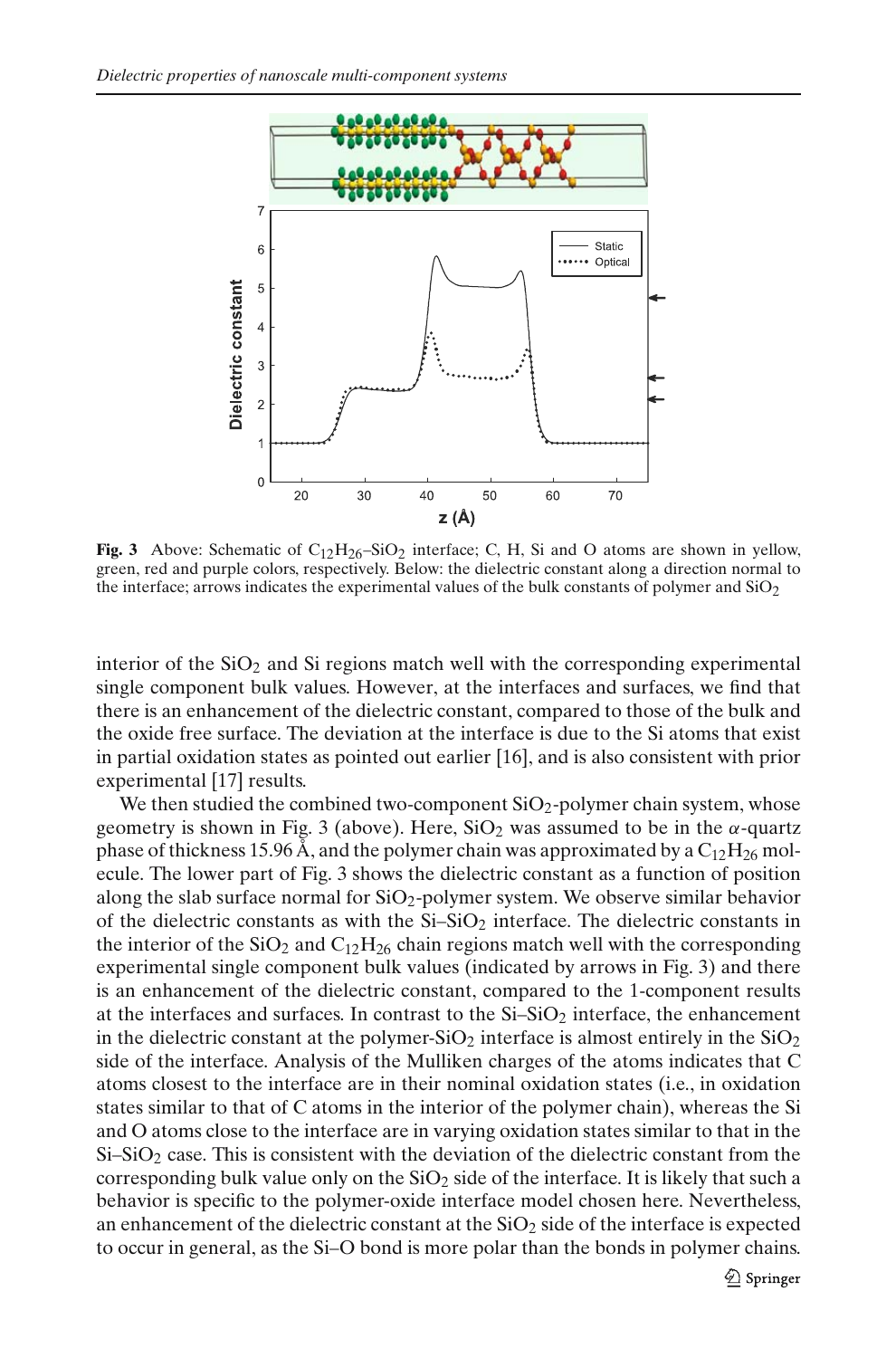Although a quantitative comparison with experiments concerning the enhancement in dielectric constants can not be performed due to the unavailability of specific experiment data, it is worth mentioning that the calculated enhancement at the interface is consistent with recent experimental work on polymer-oxide composites, which display effective permittivities noticeably higher than that expected given the permittivity of the corresponding single component bulk values [\[2](#page-5-1)].

While we have demonstrated the applicability of our method for just a few restricted situations, we believe that this simple procedure for calculating the position dependent dielectric properties has a broader appeal. The present approach can be systematically used in a study of the impact of a wide variety of interfaces and other types of atomic level disorder on the dielectric properties.

### **5 Summary**

A new method has been developed within the framework of DFT to aid in the study of the dielectric properties of multi-component systems, with explicit treatment of surface and interface effects. Specially, we have determined the position dependent dielectirc constant profiles for  $Si-SiO<sub>2</sub>$  and  $SiO<sub>2</sub>$ -polymer systems. We find that at regions close to surfaces and interfaces, the dielectric constant is enhanced compared to the corresponding bulk values. In interior regions, the dielectric constant approaches the corresponding bulk values. The calculated optical and static constant values of these systems are in excellent agreement with experimental results, and other more involved computational treatments.

These calculations form the groundwork for a more thorough analysis of the impact of surfaces, interfaces and atomic level defects on the dielectric properties of a wide variety of nanostructured systems.

**Acknowledgements** Partial support of this work by grants from the ACS Petroleum Research Fund and the Office of Naval Research is gratefully acknowledged.

#### <span id="page-5-0"></span>**References**

- 1. Rao, Y., Wong, C.P.: Material characterization of a high-dielectric-constant polymer-ceramic composite for embedded capacitor for RF applications, *J. Appl. Polym. Sci.* **92**, 2228 (2004)
- <span id="page-5-1"></span>2. Murugarai, P., Mainwaring, D., Mora-Huertas, N.: Dielectric enhancement in polymernanoparticle composites through interphase polarizability, *J. Appl. Phys.* **98**, 054304 (2005)
- <span id="page-5-2"></span>3. Wilk, G.D., Wallace, R.M., Anthony, J.M.: High-κ gate dielectrics: Current status and materials properties considerations, *J. Appl. Phys.* **89**, 5243 (2001)
- <span id="page-5-3"></span>4. Perkins, C.M., Triplett, B.B., Mclntyre, P.C., Saraswat, K.C., Haukka, S., Touminen, M.: Electrical and materials properties of  $ZrO<sub>2</sub>$  gate dielectrics grown by atomic layer chemical vapor deposition, *Appl. Phys. Lett.* **78**, 2357 (2000)
- <span id="page-5-4"></span>5. Chang, H.S.,et al.: Measurement of the physical and electrical thickness of ultrathin gate oxides, *J. Vac. Sci. Technol. B.* **20**, 1836 (2002)
- <span id="page-5-5"></span>6. Rignanese, G.-M., Detraux, F., Gonze, X., Pasquarello, A.: First-principles study of dynamical and dielectric properties of tetragonal zirconia, *Phys. Rev. B* **64**, 134301 (2001)
- 7. Zhao, X.Y., Vanderbilt, D.: First-principles study of structural, vibrational, and lattice dielectric properties of hafnium oxide, *Phys. Rev. B* **65**, 233106 (2002)
- <span id="page-5-6"></span>8. King-Smith, R.D., Vanderbilt, D.: Theory of polarization of crystalline solids, *Phys. Rev. B* **47**, 1651 (1993)
- 9. Ramprasad, R., Shi, N.: Dielectric properties of nanoscale HfO2 slabs, *Phys. Rev. B* **72**, 052107 (2005)

<span id="page-5-7"></span>**<sup>◯</sup>** Springer